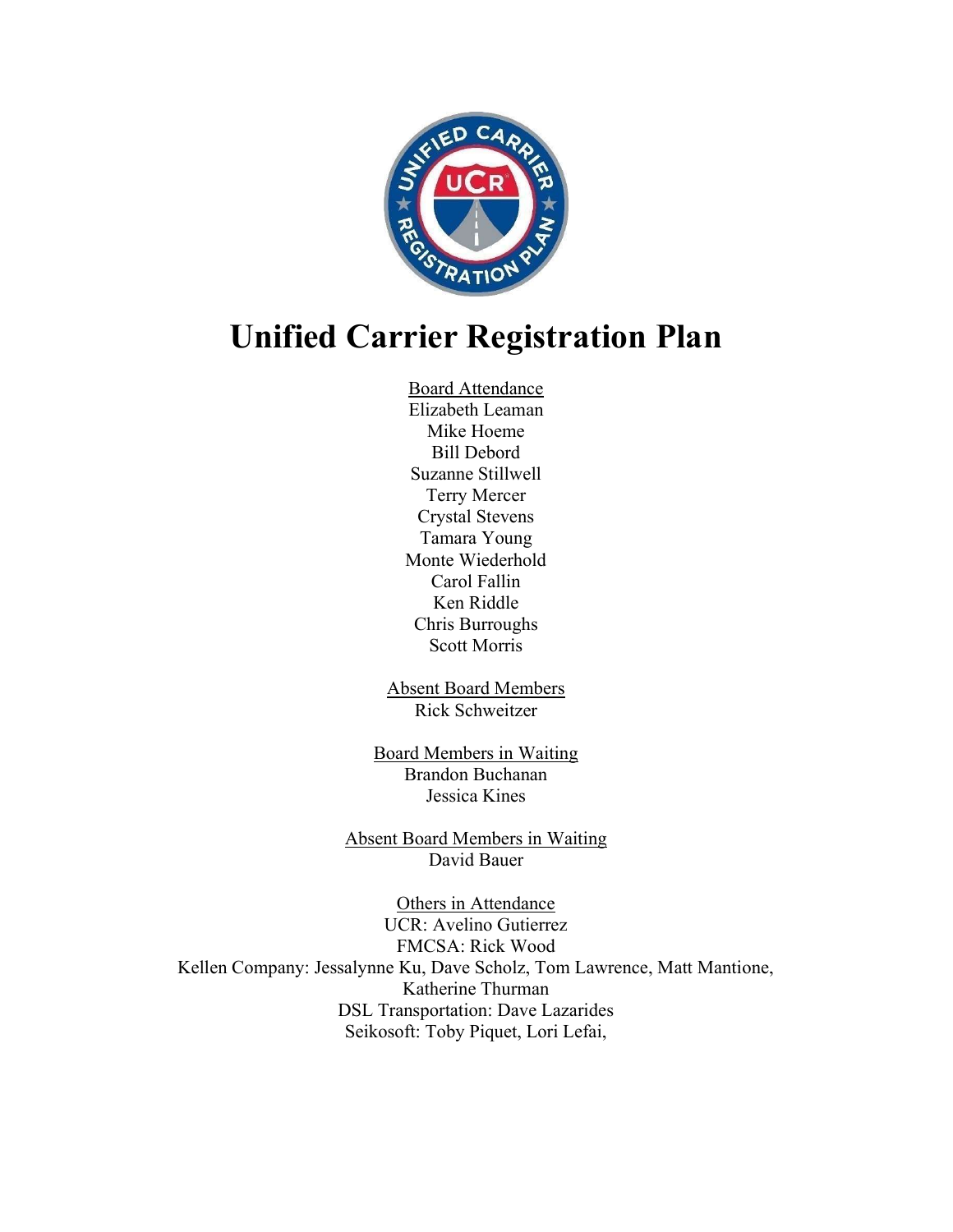## Represented States AK, AL, AZ, CA, CO, DC, FL, GA, ID, IN, KS, KY, LA, MA, MD, ME, MI, MN, MO, ND, NE, NM, OH, OK, RI, TX, VA, WA, WI

#### UNIFIED CARRIER REGISTRATION PLAN BOARD OF DIRECTORS MEETING November 4, 2021

#### PROPOSED MINUTES

- I. Welcome and Call to Order Elizabeth Leaman, UCR Board Chair The UCR Board Chair welcomed attendees, called the meeting to order at 12:01 pm ET, called roll for the Board, confirmed the presence of a quorum, and facilitated selfintroductions.
- II. Verification of Meeting Notice Avelino Gutierrez, UCR Executive Director The UCR Executive Director verified publication of the meeting notice on the UCR website and distribution to the UCR contact list via e-mail on October 27, 2021 followed by subsequent publication of the notice in the Federal Register on November 1, 2021 in Vol. 86, No. 208, starting on page 60349.
- III. Review and Approval of Board Agenda Elizabeth Leaman, UCR Board Chair The Agenda was reviewed, and the Board took action to adopt.

A MOTION was MADE and SECONDED to approve the agenda of the November 4, 2021 Board of Directors Meeting. The MOTION CARRIED.

IV. Approval of Minutes from the September 23, 2021 UCR Board Meeting – Elizabeth Leaman, UCR Board Chair Draft Minutes from the September 23, 2021 UCR Board meeting were reviewed. The Board took action to approve.

A MOTION was MADE and SECONDED to approve the minutes from the September 23, 2021 Board of Directors Meeting with the noted revisions. The MOTION CARRIED.

- V. Report of the Federal Motor Carrier Safety Administration (FMCSA) Kenneth Riddle, FMCSA Representative and Frederic Wood, FMCSA Representative The FMCSA provided a report on relevant activity.
- VI. Updates Concerning UCR Legislation Elizabeth Leaman, UCR Board Chair The UCR Board Chair called for any updates regarding UCR legislation since the last Board meeting. No updates were provided to the UCR Board of Directors.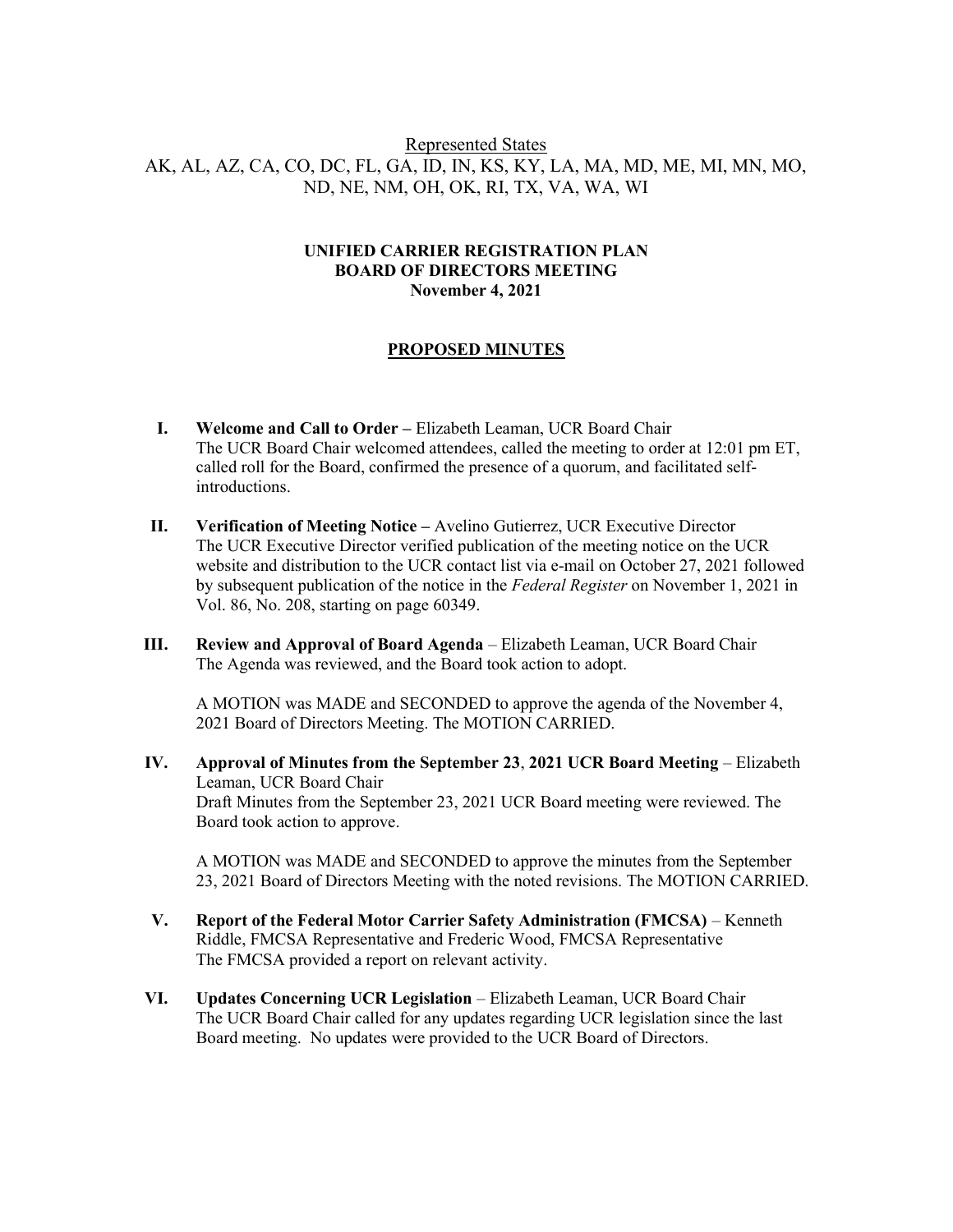#### VII. SUBCOMMITTEE REPORTS

Audit Subcommittee – Mike Hoeme, UCR Audit Subcommittee Chair

A. Proposal to Select New Independent Auditing Firm of the UCR Depository – Avelino Gutierrez, UCR Executive Director and Dave Scholz, UCR Depository Manager

The UCR Executive Director and the UCR Depository Manager presented a proposal to the Board for consideration to initiate a request-for-proposal (RFP) to identify and engage a new independent auditing firm to conduct an audit engagement of the UCR Depository's financial statements for the year ending December 31, 2021. The Audit Subcommittee recommended to the Board that it proceed with an RFP process to engage a new auditing firm for an audit of the financial statements ending December 31, 2021. The Board took action to approve the issuance of an RFP to engage a new auditing firm.

A MOTION was MADE and SECONDED that the Board proceed with the issuance of a RFP for the purpose of identifying and selecting a new independent and qualified firm to audit the financial statements of the UCR Depository for the year ending December 31, 2021. Upon identification of a preferred auditing firm, scheduled for the December 2, 2021 Audit Subcommittee Meeting, another motion will be brought to the Board seeking appointment of the preferred firm. The MOTION CARRIED.

### B. Proposal to Adopt Written Internal Controls Procedures for the UCR

Depository – Avelino Gutierrez, UCR Executive Director and Dave Scholz, UCR Depository Manager

The UCR Executive Director and the UCR Depository Manager led a review of the draft of written internal control policies and procedures entitled, "UCR Accounting Guidelines" intended for implementation by the Depository. The UCR Audit Subcommittee recommended to the Board that it adopt the written internal control policies and procedures. The Board took action to adopt written internal control policies and procedures.

A MOTION was MADE and SECONDED that the Board adopt the drafted written internal control policies and procedures for the UCR Depository and accept as final, subject to future adjustments that may be required from time-to-time for example, upon adoption of new Board policies and operational changes. The MOTION CARRIED.

C. Support States to Improve Registration Compliance – Mike Hoeme, UCR Audit Subcommittee Chair and Dave Lazarides, DSL Transportation Services, Inc. The Audit Subcommittee Chair and DSL led a discussion regarding methods to help participating states improve registration compliance (percentages). Suggested methods included educating various constituents such as state registration offices, state motor carrier association offices, state highway patrols, etc. New entrant audits were an additional suggestion. The Audit Subcommittee is developing a process to document "best practices", develop guidelines for process improvements and a checklist to improve registration compliance percentages.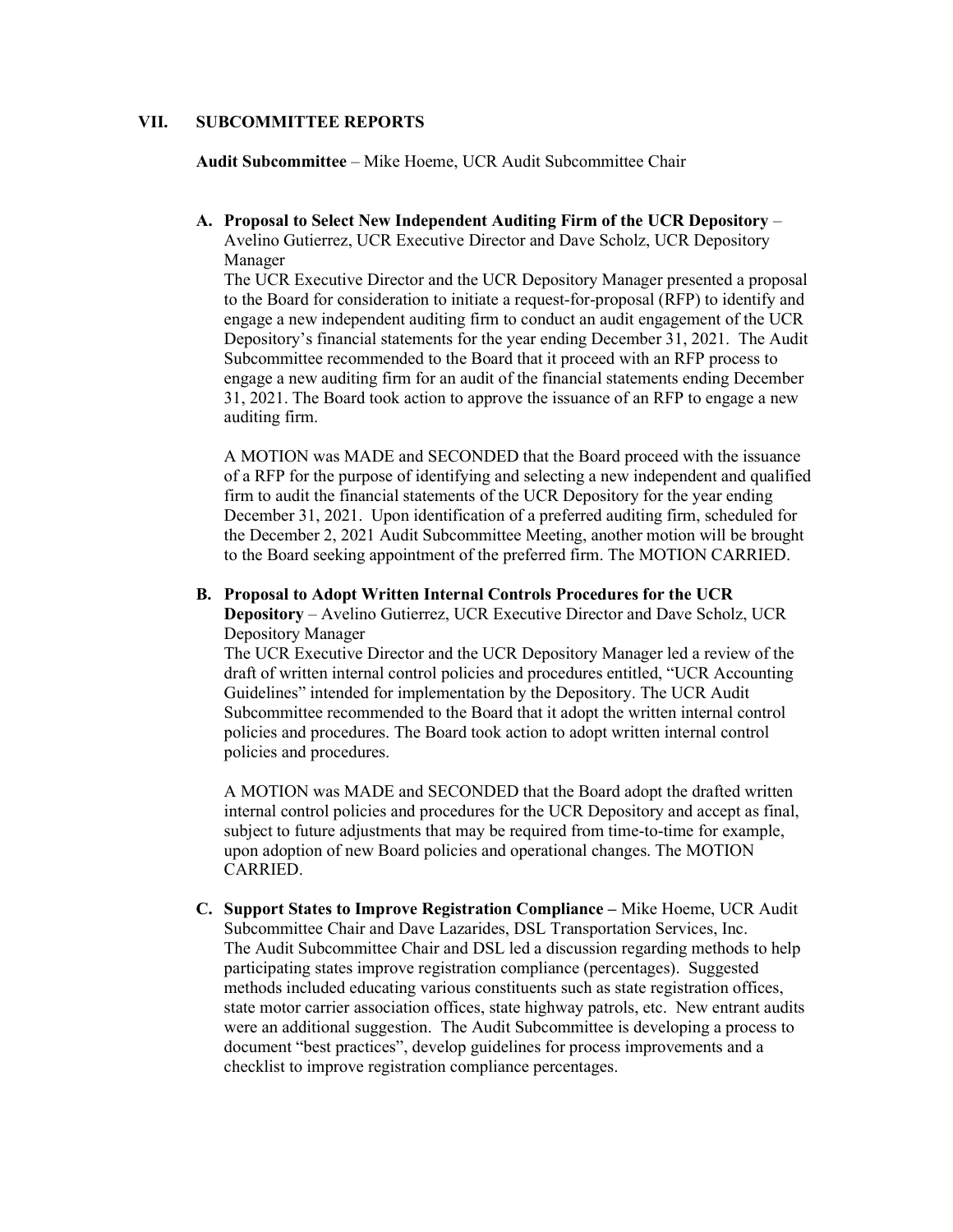D. UCR Compliance Snapshot – Mike Hoeme, UCR Audit Subcommittee Chair The UCR Audit Subcommittee Chair reviewed the latest numbers and statistics pertaining to states' compliance with Board mandated registration and audit percentages.

Finance Subcommittee – UCR Finance Subcommittee Chair

A. Maturing of Certificate of Deposit (CD) - Dave Scholz, UCR Depository Manager The UCR Depository Manager provided an update on the CD that will mature on November 12, 2021. The Board took action to reinvest the proceeds.

A MOTION was MADE and SECONDED that the Board reinvest proceeds from the Certificate of Deposit (CD) maturing on November 12, 2021 in the amount of \$2,650,000 in a new CD with the Bank of North Dakota for 12 months at a rate of 20 basis points (0.2%). The MOTION CARRIED.

B. Update on Draft of Calendar Year 2022 Budget – Dave Scholz, UCR Depository Manager

The UCR Depository Manager provided an update on the continued development of the 2022 operating budget. The budget will be presented to the UCR Board at the December 16, 2021 Board meeting for the Board's consideration and adoption.

Education and Training Subcommittee – Avelino Gutierrez, UCR Executive Director

A. Update on Future Training Initiatives – Carol Fallin, UCR Education and Training Subcommittee Chair The UCR Education and Training Subcommittee Chair provided an update on the

planned future training initiatives for the UCR plan.

- VIII. Contractor Reports Avelino Gutierrez, UCR Executive Director
	- A. UCR Executive Director's Report Avelino Gutierrez, UCR Executive Director The UCR Executive Director provided a report covering recent activity for the UCR Plan.
	- B. DSL Transportation Services, Inc. Dave Lazarides DSL Transportation Services, Inc. reported on the latest data from the Focused Anomaly Reviews (FARs) program, discussed motor carrier inspection results, and other matters.
	- C. Seikosoft Toby Piquet Seikosoft provided an update on recent/new activity related to the National Registration System (NRS).
	- D. UCR Administrator Report (Kellen) Matt Mantione, UCR Executive Staff and Dave Scholz, UCR Depository Manager The UCR Staff provided a management report covering recent activity for the Depository, Operations, and Communications.